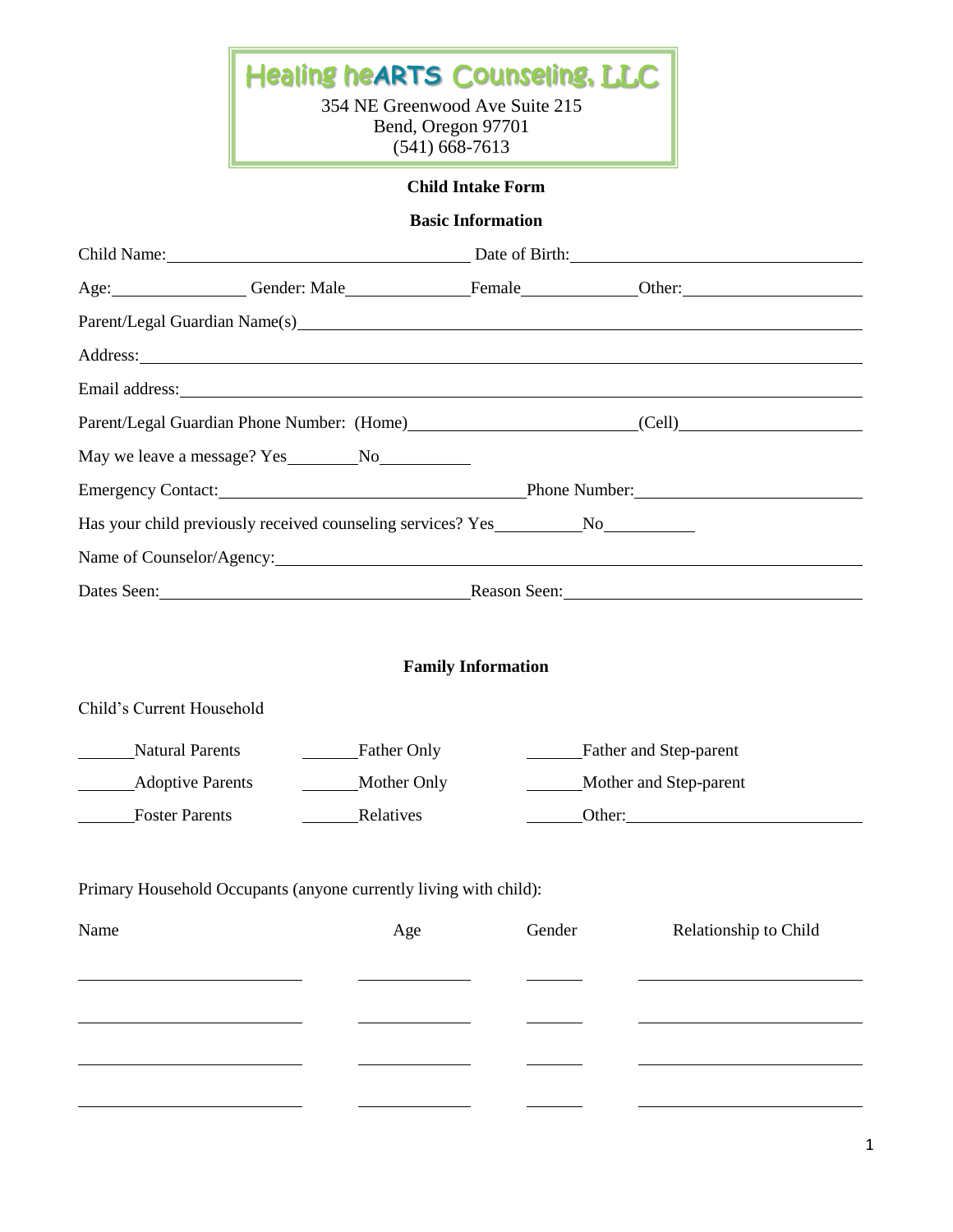| If parents are divorced, when did divorce occur? |
|--------------------------------------------------|
| How old was child when parents divorced?         |
| How did your child respond to the divorce?       |
| Any conflict within the family?                  |

## **School Information**

|                                                                                  |                                          | Name of Child's School: Name of Child's School:                                                                                                                                                                                |  |  |  |
|----------------------------------------------------------------------------------|------------------------------------------|--------------------------------------------------------------------------------------------------------------------------------------------------------------------------------------------------------------------------------|--|--|--|
|                                                                                  | Grade Level: Teacher Name: Teacher Name: |                                                                                                                                                                                                                                |  |  |  |
|                                                                                  |                                          | School Counselor Name: Name: Name: Name: Name: Name: Name: Name: Name: Name: Name: Name: Name: Name: Name: Name: Name: Name: Name: Name: Name: Name: Name: Name: Name: Name: Name: Name: Name: Name: Name: Name: Name: Name: N |  |  |  |
|                                                                                  |                                          | Any issues at school?                                                                                                                                                                                                          |  |  |  |
|                                                                                  |                                          |                                                                                                                                                                                                                                |  |  |  |
|                                                                                  |                                          |                                                                                                                                                                                                                                |  |  |  |
|                                                                                  |                                          | ,我们也不会有什么。""我们的人,我们也不会有什么?""我们的人,我们也不会有什么?""我们的人,我们也不会有什么?""我们的人,我们也不会有什么?""我们的人                                                                                                                                               |  |  |  |
|                                                                                  |                                          |                                                                                                                                                                                                                                |  |  |  |
|                                                                                  |                                          | <b>Medical Information</b>                                                                                                                                                                                                     |  |  |  |
| Primary Doctor: Date of Last Physical: Date of Last Physical:                    |                                          |                                                                                                                                                                                                                                |  |  |  |
|                                                                                  |                                          |                                                                                                                                                                                                                                |  |  |  |
|                                                                                  |                                          |                                                                                                                                                                                                                                |  |  |  |
|                                                                                  |                                          | List any recent or current medications: 1000 medications and the state of the state of the state of the state of the state of the state of the state of the state of the state of the state of the state of the state of the s |  |  |  |
|                                                                                  |                                          |                                                                                                                                                                                                                                |  |  |  |
|                                                                                  |                                          | <b>Developmental Information</b>                                                                                                                                                                                               |  |  |  |
| Was your pregnancy with this child planned: Yes_________________________________ |                                          |                                                                                                                                                                                                                                |  |  |  |
|                                                                                  |                                          | Was your pregnancy difficult: Yes____No________Please Explain:___________________                                                                                                                                              |  |  |  |
|                                                                                  |                                          |                                                                                                                                                                                                                                |  |  |  |
|                                                                                  |                                          |                                                                                                                                                                                                                                |  |  |  |
|                                                                                  |                                          | ,我们也不会有什么。""我们的人,我们也不会有什么?""我们的人,我们也不会有什么?""我们的人,我们也不会有什么?""我们的人,我们也不会有什么?""我们的人                                                                                                                                               |  |  |  |
|                                                                                  |                                          | Was child born premature: Yes_______No___________Birth Weight:___________________                                                                                                                                              |  |  |  |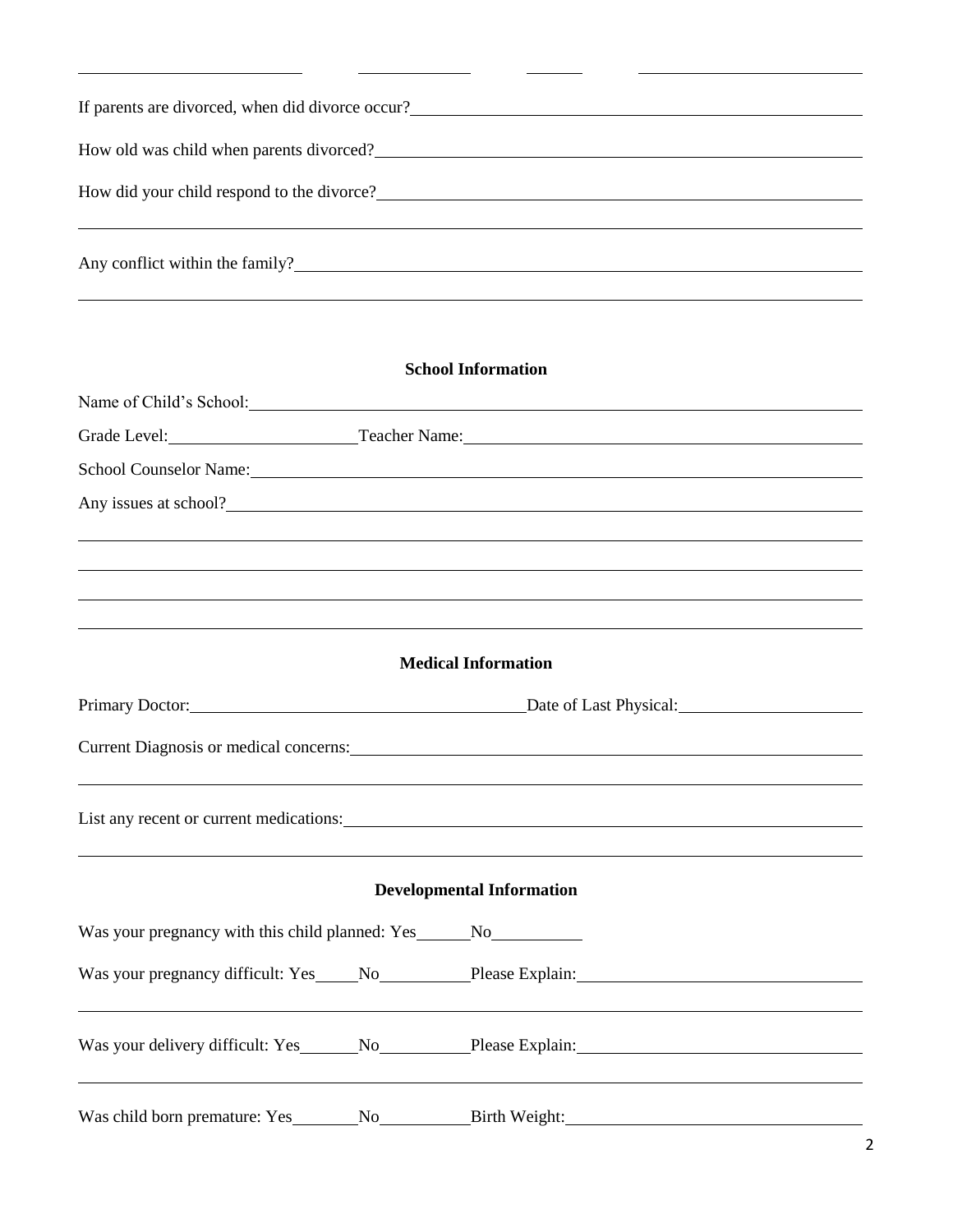|                                   | Has your child had any delays in the following areas:                                                                                                                                                                          |
|-----------------------------------|--------------------------------------------------------------------------------------------------------------------------------------------------------------------------------------------------------------------------------|
|                                   | Physical: If Yes, please explain: If Yes, also explain:                                                                                                                                                                        |
|                                   | Emotional: <u>If Yes, please explain:</u> If Yes, please explain:                                                                                                                                                              |
|                                   | Speech: If Yes, please explain: 15 and 20 and 20 and 20 and 20 and 20 and 20 and 20 and 20 and 20 and 20 and 20 and 20 and 20 and 20 and 20 and 20 and 20 and 20 and 20 and 20 and 20 and 20 and 20 and 20 and 20 and 20 and 2 |
|                                   | Social: If Yes, please explain:                                                                                                                                                                                                |
|                                   | <b>Presenting Issues</b>                                                                                                                                                                                                       |
|                                   |                                                                                                                                                                                                                                |
|                                   |                                                                                                                                                                                                                                |
|                                   |                                                                                                                                                                                                                                |
|                                   |                                                                                                                                                                                                                                |
|                                   |                                                                                                                                                                                                                                |
|                                   | Do you have a recent or current CPS case: Ves No                                                                                                                                                                               |
|                                   | If yes, please describe what the CPS case is about:                                                                                                                                                                            |
|                                   |                                                                                                                                                                                                                                |
|                                   |                                                                                                                                                                                                                                |
|                                   |                                                                                                                                                                                                                                |
|                                   | <b>Presenting Issues Questionnaire</b>                                                                                                                                                                                         |
| home, work or in relationships.   | Only check "yes" if the issue described causes your child significant distress and/or cause problems at school,                                                                                                                |
|                                   | Yes No Does your child frequently have difficulty getting to sleep or staying asleep?                                                                                                                                          |
| such as school, work, loved ones? | Yes No Does your child have anxiety or worry excessively (more than the average person) about things                                                                                                                           |
|                                   | Yes No Does your child have unexpected or "out of the blue" periods of intense fear associated with<br>symptoms such as shakiness, shortness of breath, and/or racing heart?                                                   |
| embarrassed in front of others?   | Yes No Does your child experience intense feelings of anxiety or fear that you will be humiliated or                                                                                                                           |
|                                   | Yes___ No___ Is your child bothered by intrusive thoughts or mental images?                                                                                                                                                    |
|                                   | Yes No Does your child have to perform repetitive behaviors (e.g. hand washing or checking), or mental<br>rituals (e.g. counting, repeating words) to control your anxiety or distress?                                        |
| injury to yourself or others?     | $Yes$ No Ras your child experienced a traumatic event(s) that threatened or actually caused serious physical                                                                                                                   |

Yes\_\_\_ No\_\_\_ As a result, does your child have significant stress such as flashbacks, nightmares, persistent anxiety, or feelings of emotional numbness?

Yes\_\_\_ No\_\_\_ Does your child have times when he/she feels depressed or down most of the day?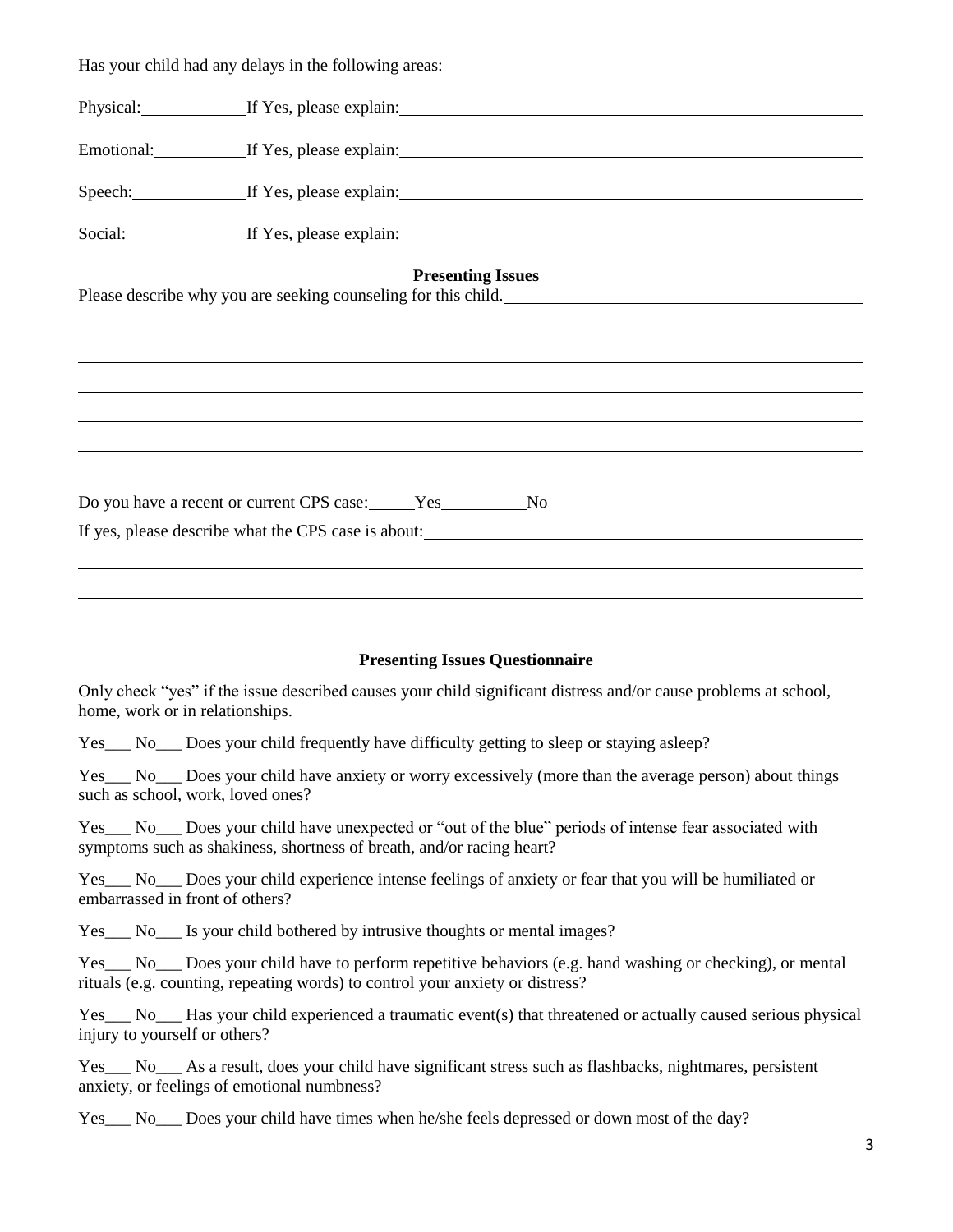- Yes No Has your child lost interest, motivation, or pleasure in usual activities?
- Yes No Does your child have chronic difficulties paying attention?
- Yes No Does your child find it hard to be still?
- Yes\_\_\_ No\_\_\_ Has your child ever drank alcohol, smoked cigarettes or taken illegal drugs?
- Yes No Has your child ever been diagnosed with an eating disorder?
- Yes No Does your child have difficulty making friends?
- Yes No<sub>\_\_\_</sub> Has your child ever harmed themselves physically?

Yes No Has your child ever attempted to commit suicide? If yes, please list the most recent date and interventions taken:

#### **Life Trauam Inventory**

Yes\_\_ No\_\_ Has your child ever been in a serious disaster (for example, an earthquake, hurricane, large fire, explosion)?

Yes No Has your child ever seen a serious accident (for example, a bad car wreck, someone seriously injured)

Yes\_No\_Has your child ever had a very serious accident?

Yes No Was a close family member ever sent to jail?

Yes<sub>\_</sub> No<sub>\_</sub> Has your child ever been sent to jail?

Yes\_\_ No\_\_ Has your child ever put in foster care or put up for adoption?

Yes\_ No\_Has your child ever had a very serious physical or mental illness (for example cancer, heart attack, serious operation, felt like killing yourself, hospitalized for nerve problems)?

Yes No Is your child sexually active?

Yes<sub>\_</sub> No<sub>\_</sub> Has your child ever been pregnant?

Yes\_\_ No\_\_ Has your child ever had an abortion or miscarriage?

Yes\_\_ No\_\_ Has your child ever been separated from you against your will (for example, the loss of custody or visitation or kidnapping)?

Yes No Has someone close to your child died suddenly or unexpectedly (for example, sudden heart attack, murder or suicide)?

Yes\_\_ No\_\_ Has someone close to your child within the past 12 months died (do NOT include those who died suddenly or unexpectedly)?

Yes\_\_ No\_\_ Has your child witnessed or been a victim of violence between family members (for example, hitting, kicking, slapping, punching, intense yelling, name-calling, etc.)?

Yes No Has your child been a victim of violence between themselves and a dating partner (for example, hitting, kicking, slapping, punching, intense yelling, name-calling, etc.)?

Yes\_\_ No\_\_ Are there any events we did not include that you would like to mention?

If yes, please explain: